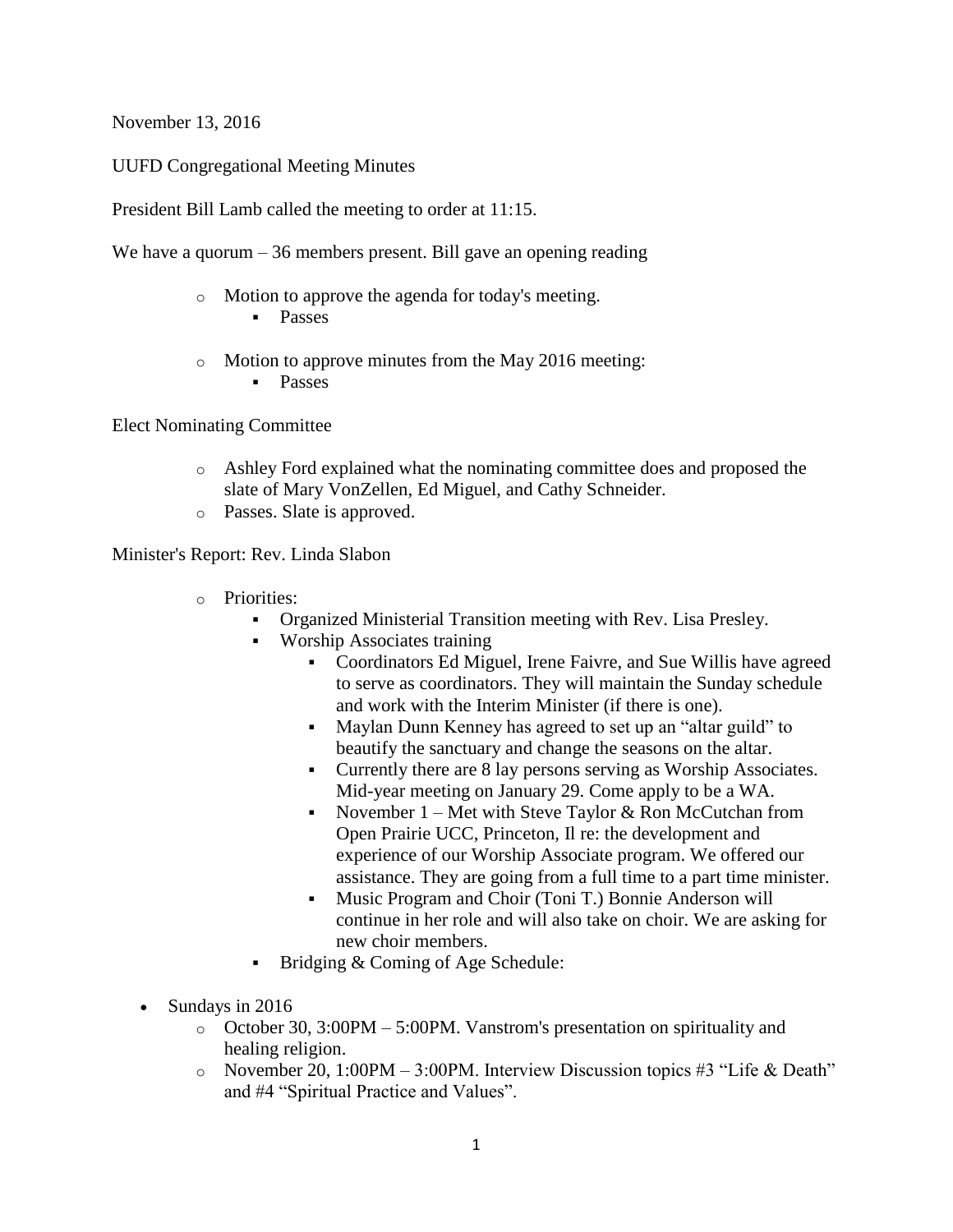- $\circ$  December 18, 3:00PM 5:00PM. Maddie's presentation on social justice.
- Sundays in 2017
	- $\circ$  January 22, 4:00PM 6:00PM, with Pizza. Interview Discussion #5 "Sacred Teachings" and #6 "A Ministry of Justice".
	- o February 19, 3:00PM 5:00PM. Gabriel's presentation on UU history.
	- $\circ$  March 19, 3:00PM 5:00PM. Josh's presentation.
	- o April 23, 3:00PM 5:00PM. Rehearse your finished credo statements.
	- o May 14, 10:00AM. Flower Communion service with Bridgers & CoAers Ritual and Celebration.
- Intern minister Allen Harden (Ruminations, Hopes, Plans, and perhaps some Deep Thoughts ...)
	- o Personal goal focused on his own formation as a minister.
	- o Willing to do anything for UUFD that a minister would do.
	- o Finding ways to help UUFD cross borders (e.g. racial borders), help understand others.
	- o Can do dinners, diversity programs at NIU.
	- o Hopes to further Black Lives Matter
		- There may still be resistance to this meeting about this after service on November 20.
- WomanSpirit Conference February  $3 4$ , 2017 and Emma's Revolution Concert February
	- 4.
- o Just Women: Just World, with Sister Simone Campbell, Justice advocate, attorney, activist. For information and registration, see [www.womenandreligion.org.](http://www.womenandreligion.org/)
- o Emma's Revolution Concert, Saturday, February 4, 8:00PM at UUFD. \$22.00 in advance, \$25.00 at the door, \$18.00 student or low-income.
- o Reserve your tickets via [office@uufdekalb.org](mailto:office@uufdekalb.org) or call 815-756-7089 or see www.revolution.com.
- o Linda has two copies of the available workshops at conference, they were passed around for viewing during this meeting.
- o We have committed 200 tickets.
- Ministry Council Leadership and Rev. Linda and Toni's final worship service and ceremony of separation
	- o Ministry Council work and decisions
		- Pam Wicking off in January Thank you! Recruit a new member per our process.
		- Clark Neher, chair, will connect with President Elect Jack Lazzara.
		- Diane Johns and Mike Clifford will assist with staff support and supervision.
	- o Rev. Linda & Toni's final Worship Service
		- Date July 16, 2017.
		- Farewell team leaders: Diane Johns and Pam Wicking
		- What Toni and Linda want:
			- Listen, love and help each other.
				- Do not give up, even when it's hard.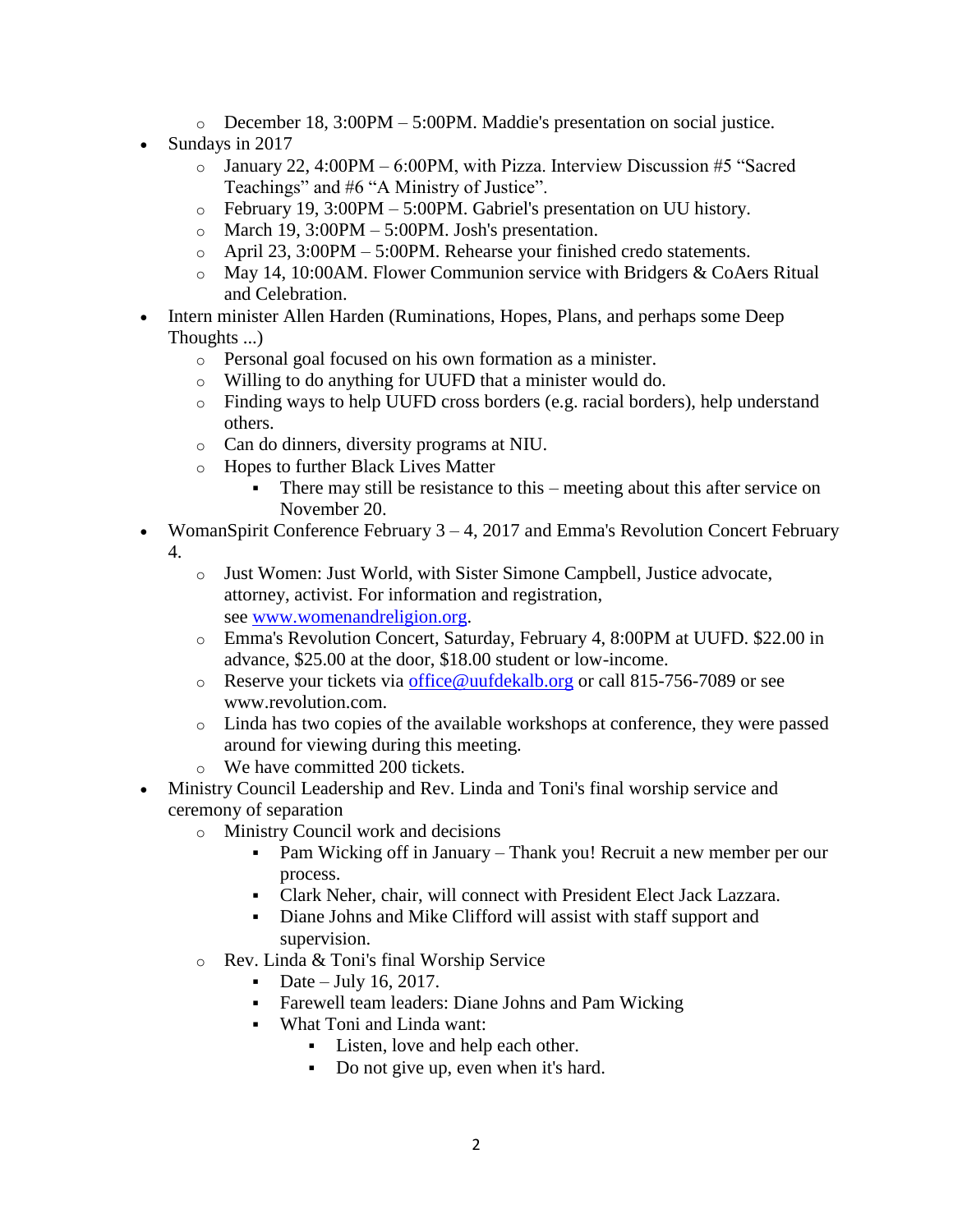- Cake and nice cards that thank us for our 26 years of professional service and trying to do our best.
- Donations to the Building Our Future campaign and world peace.
- Building Our Future campaign fund
	- o Goal is to raise funds to update building, create a reserve fund, and pay staff fairly,
	- o Pledges to be paid over a three-year period.
	- o Different from annual pledge campaign for operating budget.
	- o Goal is \$350,000.00.
	- o Team members: Wayne Albrecht, Mike Clifford, Ed Miguel, and Beau Anderson.
	- o Accomplishments to date
		- **Set priorities**
		- **Training**
		- Drafted materials
		- Conducted silent campaign
			- Contacted those who might pledge substantially hope for  $1/3$  of the goal from silent campaign.
			- We have almost \$60,000.00.
	- o We should be able to raise \$120,000.00 to \$180,000.00
		- There is a lot we can do with \$120,000.00.
		- BOF team will talk to Board to determine which of three priorities to begin.
		- List of donors so fare \$60,000,00.
		- Commitment forms handed out to congregation.
	- o Beau Anderson presented UUA Giving Program
		- Umbrella giving Make one gift to UUA and let them know how it is to be given.
		- Types include cash, stocks, mutual funds, annuities.
		- Costs nothing a service of UUA. See [www.uua.org/giftplanning.](http://www.uua.org/giftplanning)
	- o Wayne Albrecht presented Reserve Fund
		- One example of building issue on the horizon is the rooftop furnace.
		- Parts are hard to find.
		- A new furnace will cost over \$10,000.00.
	- o Reverend Linda presented Staff
		- It's difficult to determine how to move forward with regard to staff
		- Need to work and come together to support staff needs and salary.
		- Struggles with money is a common experience for congregations.
		- Linda & Toni's pledge is earmarked for staff.
		- We can take steps together to move into the future.
	- o BOF Campaign will end 03/31/2017.
		- Contacts will be made until the end date.

Treasurer's Report from Lon Clark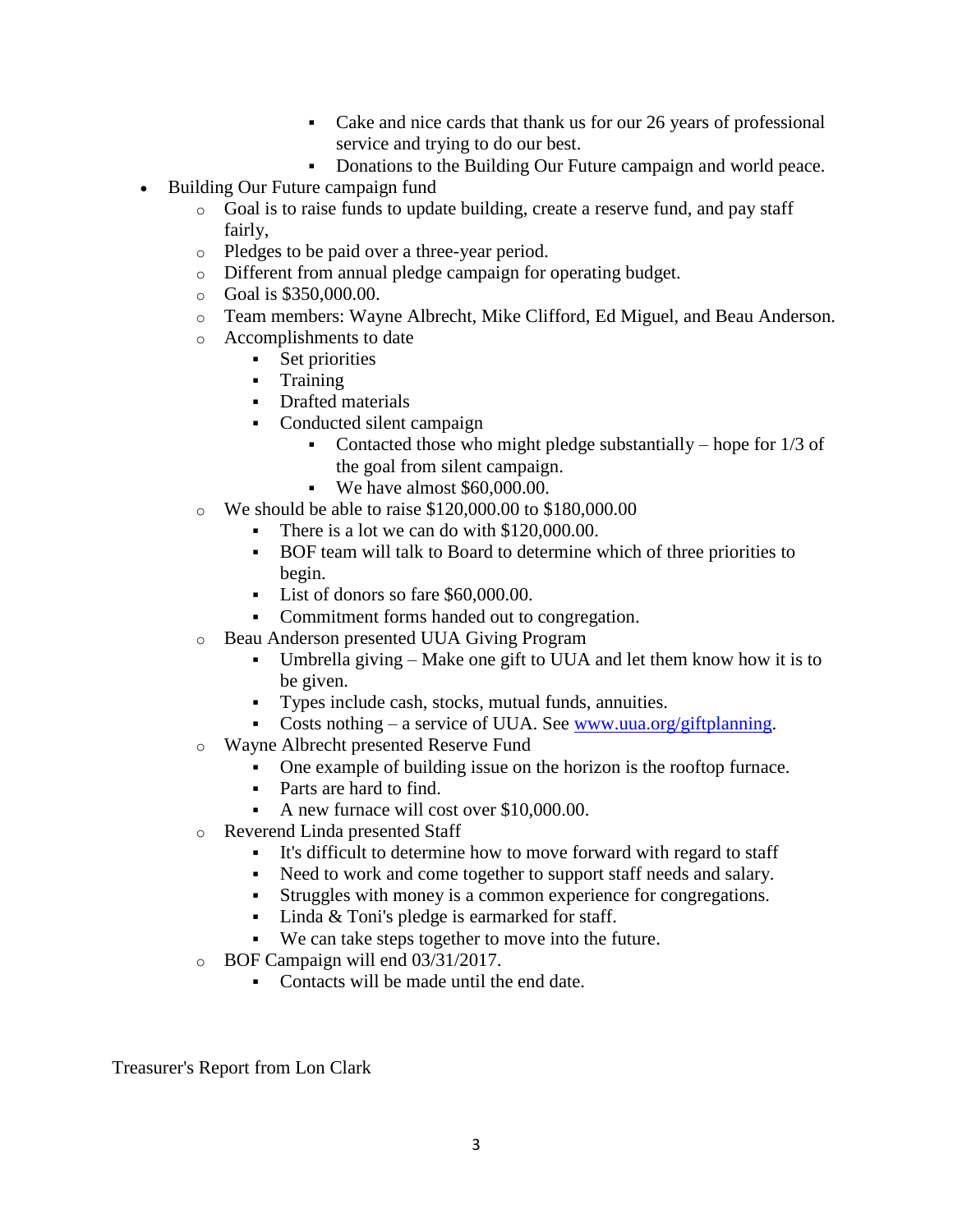- Lon will contact Spring 2016 Champions.
- We are doing well financially
- Charged those present with a challenge: Think of someone who is not here today. Connect with them, and see if they have a dream (thoughts) for support of UUFD.
- Lon is not a worried about deficit as he was at the last Spring Congregational meeting.
- As savings account was opened at  $2<sup>nd</sup>$  National Bank with \$12,000.00 for Building Our Future.
- Motion to accept Treasurer's report, seconded
- Motion approved and budget approved for the next six months.

Religious Education report from Gladys Sanchez

- Video presented of Kara Becker sharing a poem.
- Gladys sent around a volunteer sheet
- Slides presented
	- o Five Pillars of RE
	- o Mission Statement
	- o Shared email address and phone number
	- o Volunteer support needed for successful RE program
	- o Program components described
	- o Faith in Action
- In the Name of Justice event was held
	- o Gladys received a grant for this event
	- o It remembers lives lost to violence
	- o May be presented to City Council
	- o Hope to be included in DeKalb strategic plan
- Hope Haven event in January 2017.
- Moving forward
	- o Volunteer
	- o Issue letters
	- o Attend events

Transition Team report from Virginia Wilcox

- Facilitate transition over next two years
- Discussions after services
- Discussions with Matt Johnson, UU minister in Rockford
- Surveys
- Lisa Presley providing support
- Today: A short survey. Place anonymous form in green box.
- Next: Present finding to Board.